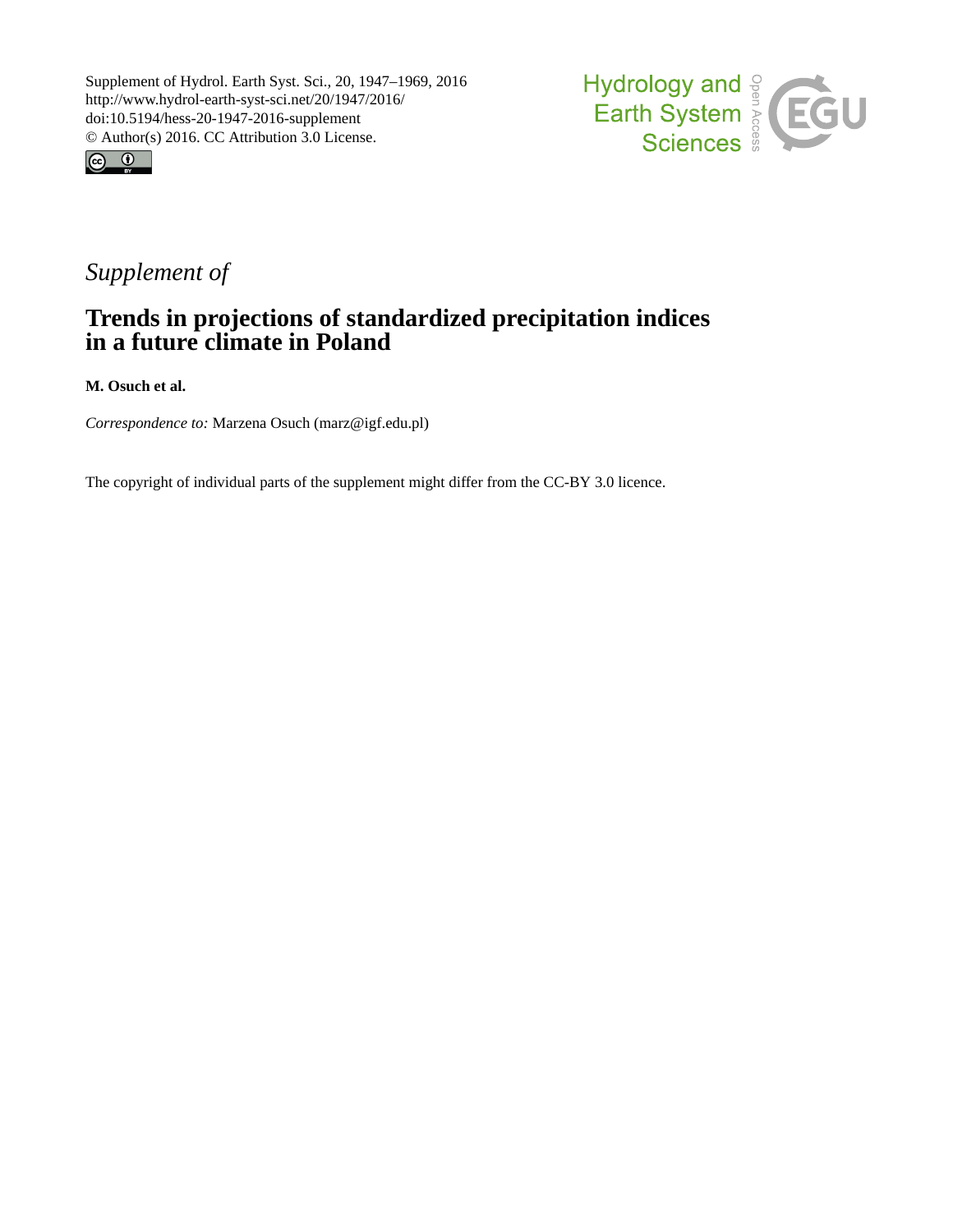

Figure S1. A comparison of spatial patterns of differences in monthly precipitation in July for uncorrected *vs.* corrected data for the reference period 1971-2000.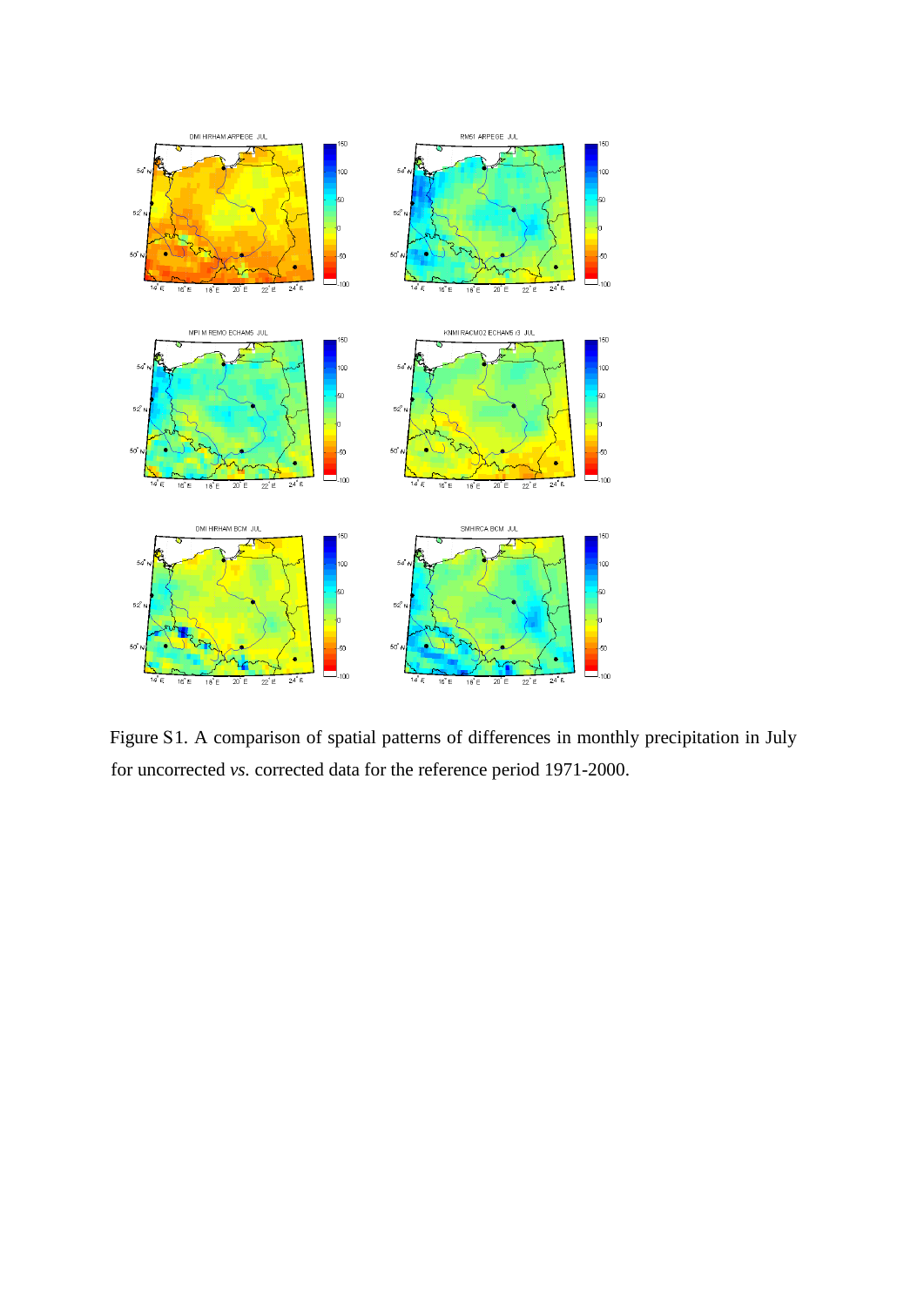## **SPI 6 projections**



Figure S2. The results of modified Mann-Kendall trend analysis for SPI 6 cold season (NOV-APR). Colour scale denotes slope of the estimated trend. White colour denotes lack of trend.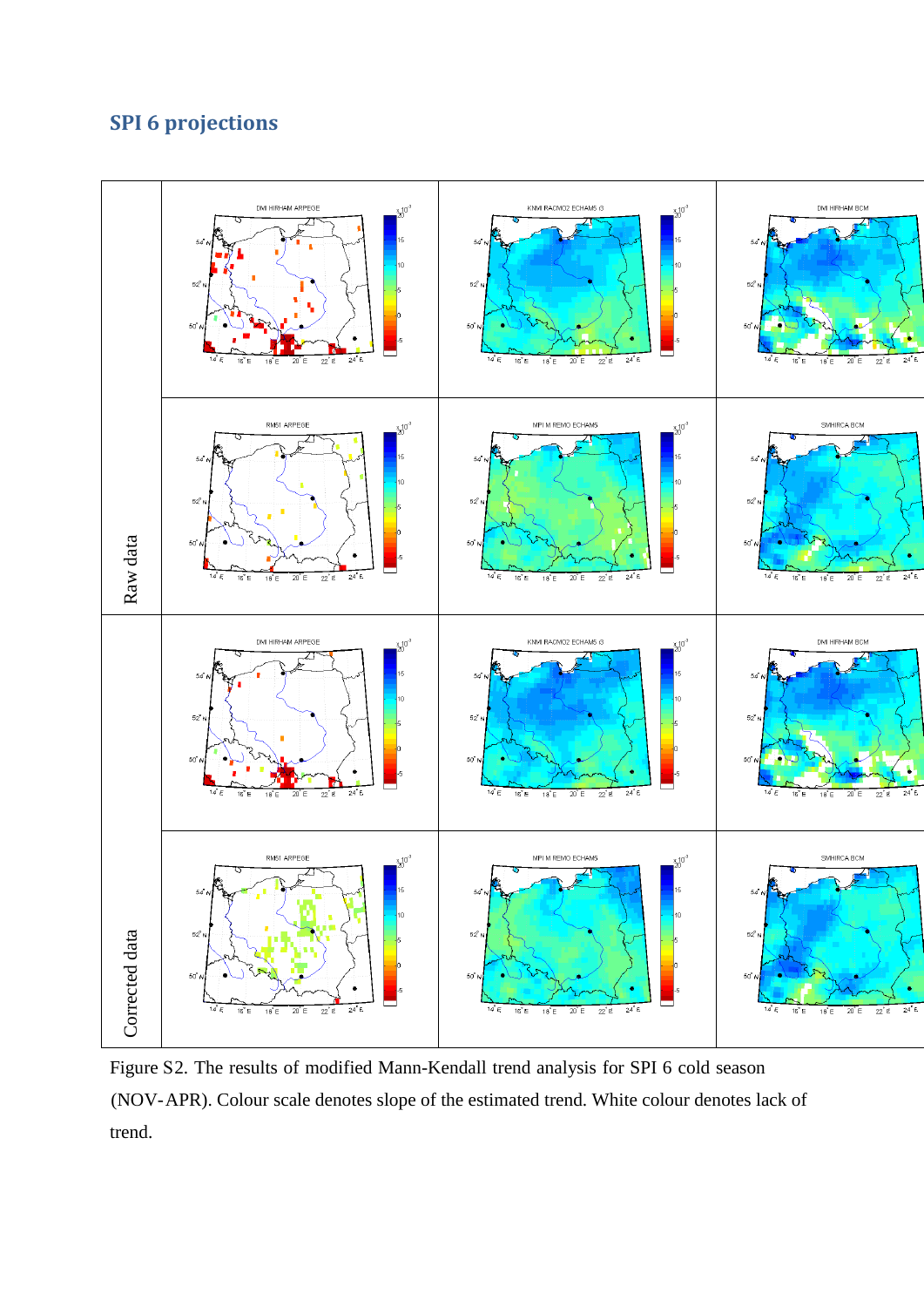

Figure S3. The results of Modified Mann-Kendall trend analysis for SPI 6 warm period (May-Oct). Colour scale denotes slope of the estimated trend. White colour denotes lack of trend.